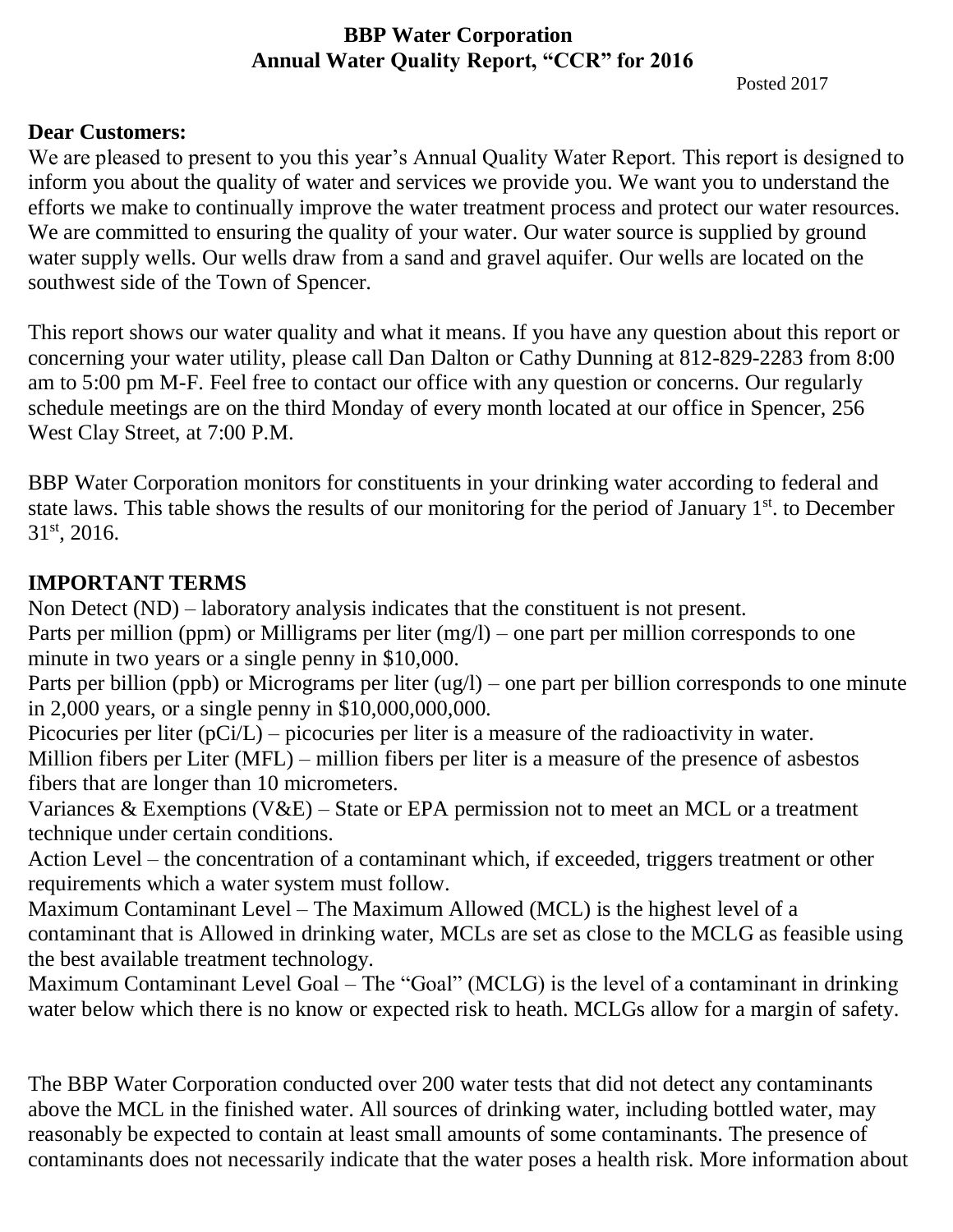contaminants can be obtained by calling the Environmental Protection Agency's safe Drinking Water Hotline at 1-800-426-4791.

The sources of drinking water (both tap and bottled water) include rivers, lakes, streams, ponds, reservoirs, springs and wells. As water travels over the surface of the ground, it dissolves naturally occurring minerals and in some cases, radioactive material, and can pick up substances resulting from the presence of animals or from human activity. Contaminants that may be present in source water include:

 \*Microbial contaminants, such as viruses and bacteria, which may come from sewage treatment plants, septic systems, agricultural livestock operations, and wildlife.

 \*Inorganic contaminants, such as salts and metals, which can be naturally-occurring or result from urban storm runoff, industrial or domestic wastewater discharges. Oil and gas production, mining, or farming.

 \*If present, elevated levels of lead can cause serious health problems, especially for pregnant women and young children. Lead in drinking water is primarily from materials and components associated with service lines and home plumbing. BBP Water is responsible for providing high quality drinking water, but cannot control the variety of materials used in plumbing components. When your water has been sitting for several hours, you can minimize the potential for lead exposure by flushing your tap for 30 seconds to 2 minutes before using water for drinking or cooking. If you are concerned about lead in your water, you may wish to have your water tested. Information on lead in drinking water, testing methods, and steps you can take to minimize exposure is available from the Safe Drinking Water Hotline or at [http://www.epa.gov/safewater/lead.](http://www.epa.gov/safewater/lead)

 \*Pesticides and herbicides, which may come from a variety of sources such as agriculture, storm water runoff, and residential uses.

 \*Organic chemicals, including synthetic and volatile organic chemicals, which are by-products of industrial processes and petroleum production, and can also come from gas stations, urban storm water runoff, and septic systems.

 \*Radioactive materials, which can be naturally occurring or be the result of oil and gas production and mining activities.

 In order to ensure that tap water is safe to drink, EPA prescribes regulations that limit the amount of certain contaminants in water provided by public water systems. Food and Drug Administration (FDA) regulations establish limits for contaminants in bottled water which must provide the same protection for public health.

MCLs are set at very stringent levels. To understand the possible health effects described from many regulated constituents, a person would have to drink 2 liters of water every day at the MCL level for a lifetime to have a one-in-a-million chance of having the described health effects.

Some people may be more vulnerable to contaminants in drinking water then the general population. Immuno-compromised persons such as persons with cancer undergoing chemotherapy, persons who have undergone organ transplants, people with HIV/AIDS or other immune system disorders, some elderly, and infants can be particularly at risk from infections. These people should seek advice about drinking water from their health care providers. EPA/CDC guidelines on appropriate means to lessen the risk of infection by cryptosporidium and other microbiological contaminants are available from the Safe Drinking Water Hotline (800-426-4791).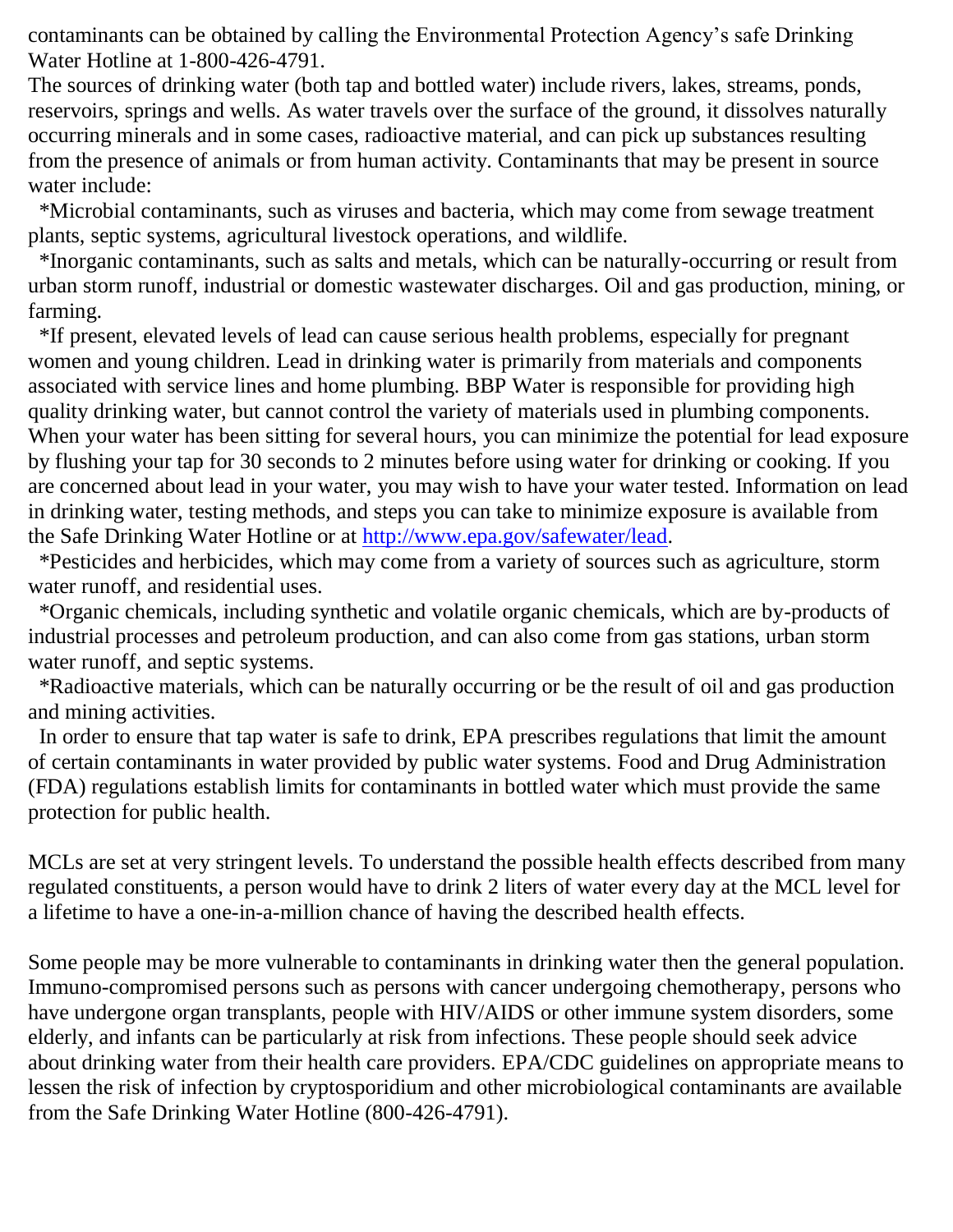| 2015 Monitoring<br><b>Results</b>                                        |                  |                  |             |                |              |                                                                                                                                       |
|--------------------------------------------------------------------------|------------------|------------------|-------------|----------------|--------------|---------------------------------------------------------------------------------------------------------------------------------------|
| <b>Contaminant</b>                                                       | <b>Violation</b> | Level            | Unit        | <b>MCLG</b>    | <b>MCL</b>   | <b>Likely Source of</b><br>Contamination                                                                                              |
|                                                                          | Y/N              | Detected         | Measurement |                |              |                                                                                                                                       |
| Microbiological                                                          |                  |                  |             |                |              |                                                                                                                                       |
| <b>Contaminants</b>                                                      |                  |                  |             |                |              |                                                                                                                                       |
| <b>Total Coliform</b><br>Bacteria                                        | N                | $\boldsymbol{0}$ | ppm         | $\mathbf{0}$   | $\mathbf{0}$ | Naturally present in<br>environment                                                                                                   |
| <b>Volatile Organic</b>                                                  |                  |                  |             |                |              |                                                                                                                                       |
| <b>Contaminants</b>                                                      |                  |                  |             |                |              |                                                                                                                                       |
| <b>TTHMs Total</b><br>Trihalomethanes<br>2016                            | N                | 17.4             | ppb         | $\overline{0}$ | 80           | By product of drinking water<br>disinfection                                                                                          |
| Haa5 Total Haloacetic<br>2016<br>Acids                                   | $\mathbf N$      | 9.6              | ppb         | $\overline{0}$ | 60           | By product of drinking water<br>disinfection                                                                                          |
| Tetrachloroethylene<br><b>Please See Special</b><br><b>Section Below</b> | N                | 0.6              | ppb         | $\overline{0}$ | 5            | Discharge from factories and dry<br>cleaners.                                                                                         |
| <b>Unregulated</b><br><b>Contaminants</b>                                |                  |                  |             |                |              |                                                                                                                                       |
| Sodium 2014                                                              | N                | 109.1            | ppm         | N/A            | N/A          | Erosion of natural deposits;<br>Leaching                                                                                              |
| Bromform 2014                                                            | N                | 1.2              | ppb         | N/A            | N/A          | By-product of drinking water<br>disinfection                                                                                          |
| Chlorodibromomethan<br>2014<br>e                                         | $\mathbf N$      | 1.0              | ppb         | N/A            | N/A          | By-product of drinking water<br>disinfection                                                                                          |
|                                                                          |                  |                  |             |                |              |                                                                                                                                       |
| Inorganic<br><b>Contaminants</b>                                         |                  |                  |             |                |              |                                                                                                                                       |
| Fluoride (Adjusted)<br>2014                                              | ${\bf N}$        | .183             | ppm         | 2.0            | 2.0          | Erosion or natural deposits;<br>Water additive which<br>promotes strong teeth;<br>Discharge from fertilizer and<br>aluminum factories |
| Antimony<br>2014                                                         | ${\bf N}$        | .001             | ppm         | .006           | .006         | Erosion of natural deposits;<br>Used as a flame retardant,<br>also found in batteries,<br>pigments and ceramics/glass                 |
| Copper (90 <sup>th</sup><br>percentile) 2014                             | ${\bf N}$        | .088             | ppm         | 1.3            | 1.3<br>$=AL$ | Corrosion of household<br>plumbing systems; Erosion<br>of natural deposits; Leaching<br>from wood preservatives                       |
| Lead $(90th$ percentile)<br>2014                                         | ${\bf N}$        | .0017            | ppm         | $\overline{0}$ | 15<br>$=AL$  | Corrosion of household<br>plumbing systems; Erosion<br>of natural deposits                                                            |
| Nitrate 2016                                                             | ${\bf N}$        | 2.15             | ppm         | 10             | 10           | Runoff from fertilizer use;<br>Leaching from septic tanks;<br>Sewage; Erosion of natural                                              |